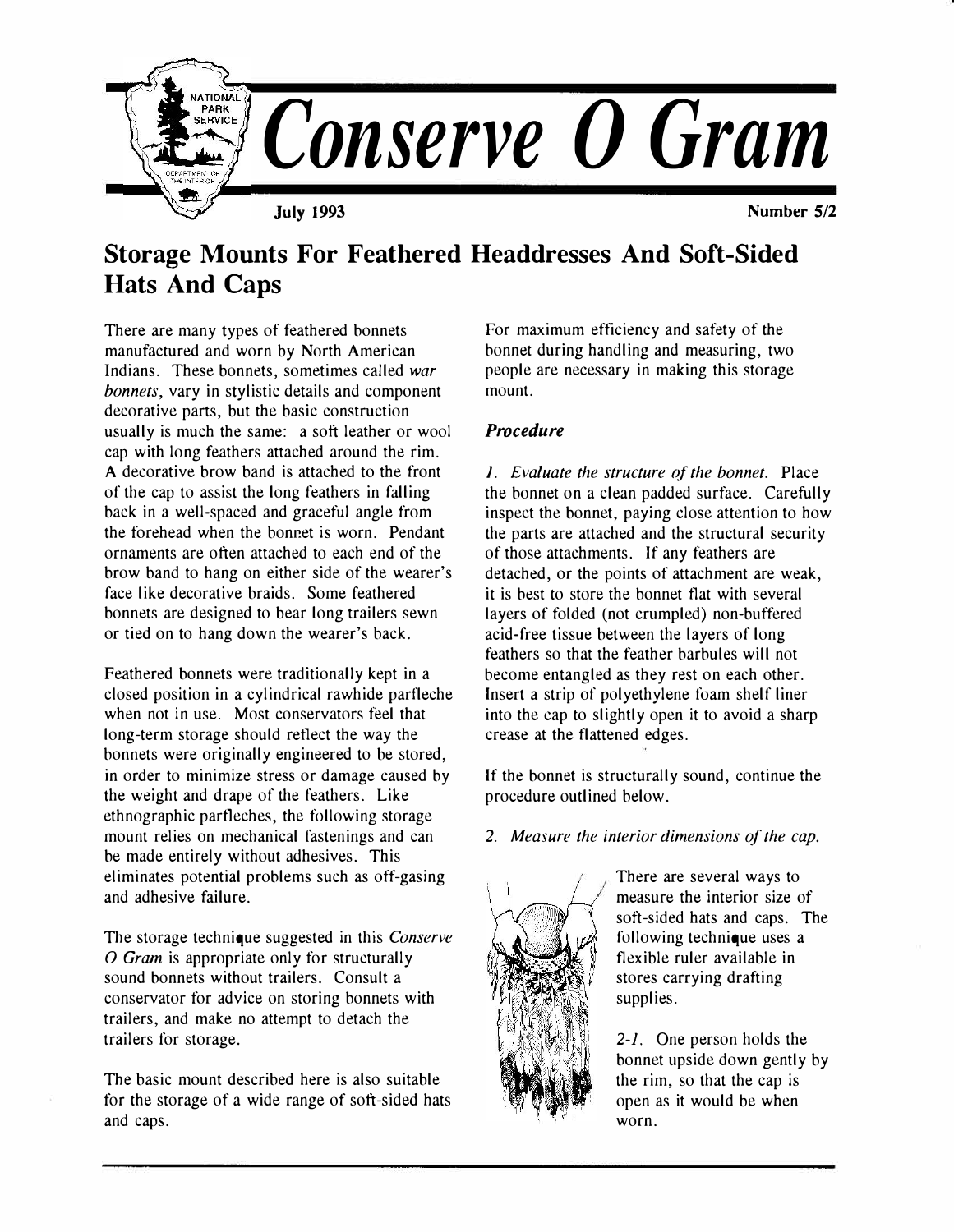

*2-3.* **Measure the length and width flexible ruler of the circular Think of the**  $\frac{1}{100}$ length as extend- (ear to ear)

**Shape of the circular**<br>
shape of the<br> **shape of the state of the state of the state of head to**<br> **Shape ruler.**  $\left(\begin{array}{c} \bullet \\ \bullet \end{array}\right)$   $\left[\begin{array}{c} \downarrow e_n & \text{th} \\ \downarrow f_0 & \text{head to} \\ \text{back of head to} \end{array}\right]$ 

**ing from the center of the forehead to the back of head, and the width from ear to ear.** 

*2-4.* **Measure the height of the cap from the center of the rim when flat to the apex of the crown.** 



*3. Make the cap support.* **The cap support will be made of two pieces of thick rigid foam set at right angles, connected by interlocking notches as illustrated.** 

*3-1.* **Mark the length measurement on a sheet of 3/8-inch to 1/2-inch-thick dense foam such as Volara,® Plastazote,® or Ethafoam,® and the width on another piece as illustrated. Mark the foam by punching it with a pencil, turning the pencil to leave a dark point. Trim both sheets to these dimensions with a knife.** 



*3-2.* **Mark the height of the cap at the center of both sheets, starting about two inches above the bottom edge. The additional two inches will be needed for the side ornaments to curve gently onto the tray.** 



*3-3.* **Mark a curved line on both sheets between the crown and the end of the horizontal line to approximate the semi-circular profile of the top of a head, and repeat the profile exactly on the other side. Make these profiles slightly smaller** 



**than the actual interior dimensions to allow for padding.** 

*3-4.* **Cut the foam along the punched markings with a** 

**knife. You now have two hemispherical pieces of foam.** 

*3-5.* **Cut a long notch, the exact width of the thickness of the foam, in the center of the base of one sheet, and in the top of the crown of the other as illustrated, to form interlocking notches. Each notch should extend to half the height.** 



*3-6.* **Assemble these parts and gently test the fit to the interior of the cap. Pare down the foam sheets if necessary to allow room for about 1/4 inch of padding.** 

*4. Select a support tray.* **An 11 x 14 inch acidfree museum specimen tray works quite well as a support tray for the average mounted bonnet. Alternatively, acid-free single or double corrugated cardboard sheets or the cardboard lids of acid-free record storage boxes can be**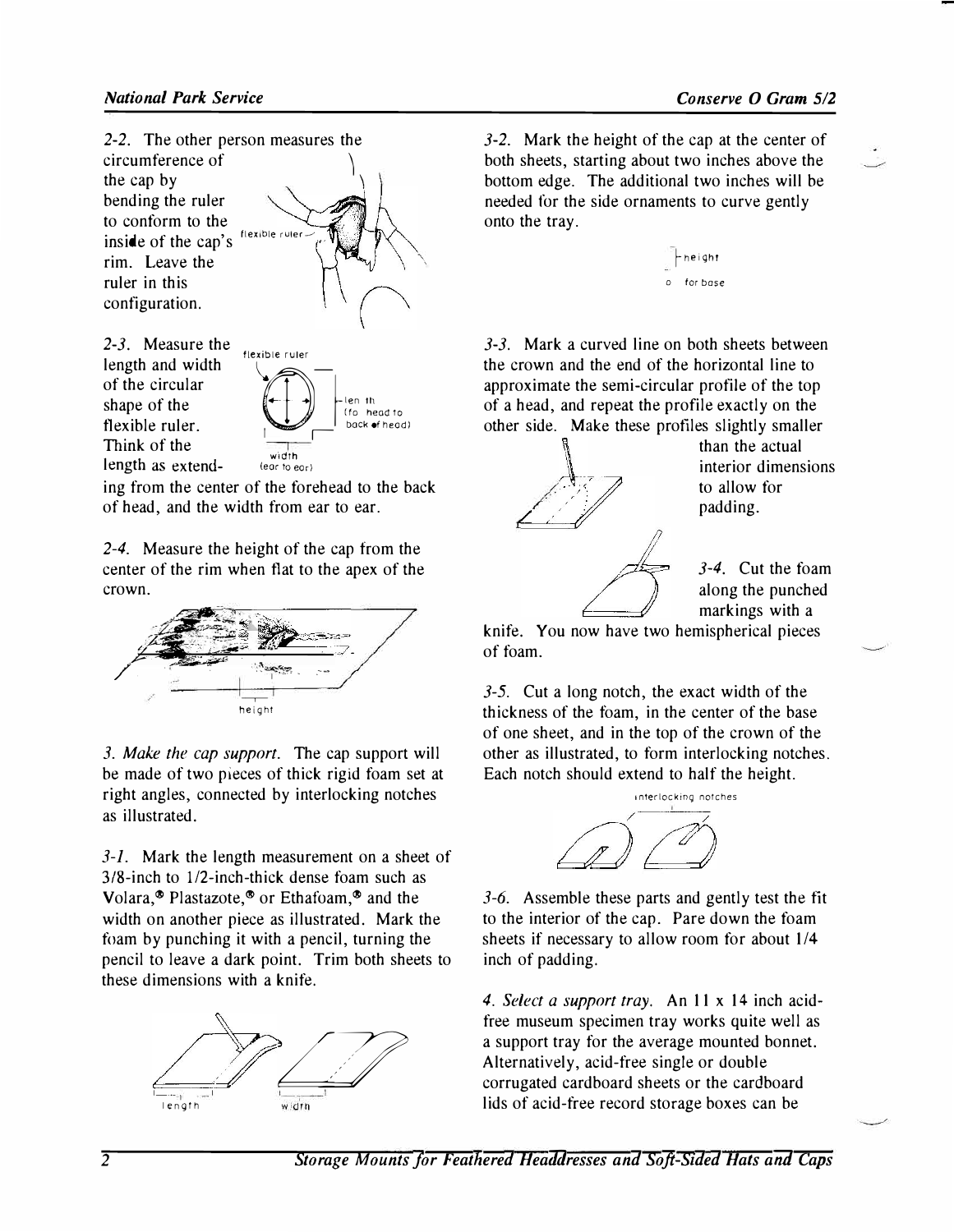**used** *a***s supp***or***t t***ra***ys. M***ak***e su***r***e th***a***t the t***ra***y** *i***s**  large enough to support a tall standing structure without tipping and is sturdy enough to prohibit **flex***ing* **whe***n li***fted.** 

#### *5. Attach cap mount to tray.*

*5-1. C***ut** *a* **sm***all* **s***li***t** *or* **h***ol***e** *on* **the c***orn***e***r* **e***n***ds**  *of bo***th p***i***eces** *of* **fo***a***m.** 

*5-2.* **P***la***ce the** *in***te***rlo***c***k***ed c***a***p m***o***u***n***t** *in* **the ce***n***te***r of* **the t***ra***y,** *an***d w***i***th** *a* **pe***n***c***il***, m***ark* **p***oin***ts**  *on bo***th s***i***des** *of* **the f***o***u***r* **e***n***ds** *of* **the** *in***te***rlo***c***k***ed c***on***st***r***uct***ion***.** *C***ut s***li***ts** *or* **h***ol***es** *a***t these p***oin***ts** *in*  **the** *bo***tt***o***m** *of* **the t***ra***y.** 



*5-3.* **Th***r***e***a***d c***o***tt***on* **tw***ill*  **t***a***pe th***ro***u***g***h these h***ol***es** *an***d the h***ol***es** *in* **the e***n***ds** *of* **the c***a***p m***o***u***n***t t***o* **t***i***e the c***a***p m***o***u***n***t t***o* **the t***ra***y. T***i***e the t***a***pe i***n* **t***ig***ht** *bo***ws s***o* **th***a***t the meth***o***d** *of a***tt***a***chme***n***t** *i***s**  *a***pp***ar***e***n***t.** 



*6. Pad the cap mount. Cr***ump***l***e** *non-buffered a***c***i***d-***fr***ee t***i***ssue t***o* **p***la***ce** *b***etwee***n* **the** *ribs of* **the c***a***p m***o***u***n***t t***o ro***u***n***d** *i***t** *o***ut. W***ra***p the p***a***dded c***on***st***r***uct***ion* **w***i***th seve***ral* **sheets** *of a***c***i***d-free, u***nb***u***ff***e***r***ed t***i***ssue** *or a la***ye***r of* **th***in* **p***ol***yeste***r*  **qu***il***t** *ba***tt***ing***. I***f ba***tt***ing i***s used, c***o***ve***r* **th***i***s w***i***th**  *an a***dd***i***t***ional la***ye***r of* **u***nb***u***ff***e***r***ed t***i***ssue t***o*  **p***r***eve***n***t s***nagging***.** 



7. *Wrap the bonnet in non-buffered acid-free tissue.* 

**O***n***e pe***r***s***on* **h***ol***ds the** *bonn***et ups***i***de d***o***w***n***, wh***il***e the** *o***the***r* **pe***r***s***on in***spects** *an***d** *a***djusts the** 



*bonn***et's** *f***e***a***the***r***s t***o*  **e***n***su***r***e th***a***t** *all* **fe***a***the***r***s h***a***ve fa***ll***e***n na***tu***ra***l***l***y**  *in***t***o a* **c***o***mp***a***ct sh***a***pe**  *an***d** *ar***e** *no***t t***angl***ed** *or*  French fold **S***nagg***ed** *b***y** *an***y Othe***r*  **e***l***eme***n***t. W***ra***p the**  *bonn***et** *in a* **cy***lin***de***r of non***-***b***u***ff***e***r***ed** *a***c***i***d -free t***i***ssue c***lo***sed w***i***th** *a*  **F***r***e***n***ch f***o***ld** *a***s**  *ill***ust***ra***ted, exclud***ing*  **the s***i***de pe***n***d***an***t**  *orna***me***n***ts. T***i***e c***o***tt***on* 

**tw***ill* **t***a***pe** *aro***u***n***d the** *bro***w** *ban***d** *an***d just** *b***ey***on***d the e***n***d** *of* **the** *f***e***a***the***r***s. T***ak***e c***ar***e** *no***t t***o*  **c***on***st***ri***ct the** *f***e***a***the***r* **t***o***ps** *or* **the** *bro***w** *ban***d.** 

*8. Mount the bonnet.* **P***la***ce the w***ra***pped** *bonn***et**  *on* **the p***a***dded c***a***p m***o***u***n***t. Pl***a***ce the s***i***de pe***n***d***an***t** *orna***me***n***ts fl***a***t** *on* **the supp***or***t t***ra***y,**  *g***e***n***t***l***y cu***r***v***ing or loo***p***ing* **them** *aro***u***n***d the fr***on***t (***or ba***c***k***)** *of* **the** *bonn***et,** *f***o***llo***w***ing* **the***ir na***tu***ral*  **c***on***fo***r***m***a***t***ion***. N***o***te** *in* **pe***n***c***il on* **the t***ra***y th***a***t the** *bonn***et** *itself i***s** *no***t** *a***tt***a***ched t***o* **the t***ra***y t***o a***v***oi***d futu***r***e m***i***sh***an***d***ling***.** 



*9. Make a protective outer case for the bonnet.*  **I***f* **the** *bonn***et** *i***s we***ll* **w***ra***pped** *in* **t***i***ssue w***i***th** *a*  tight French fold (see illustration), an outer case *i***s** *o***pt***ional* **fo***r* **st***orag***e** *in o***pt***i***mum c***on***d***i***t***ion***s. H***o***weve***r***, th***i***s** *a***dd***i***t***ional* **e***n***ve***lo***pe d***o***es p***ro***v***i***de m***or***e phys***i***c***al* **secu***ri***ty** *an***d p***o***ss***ibl***y m***or***e**